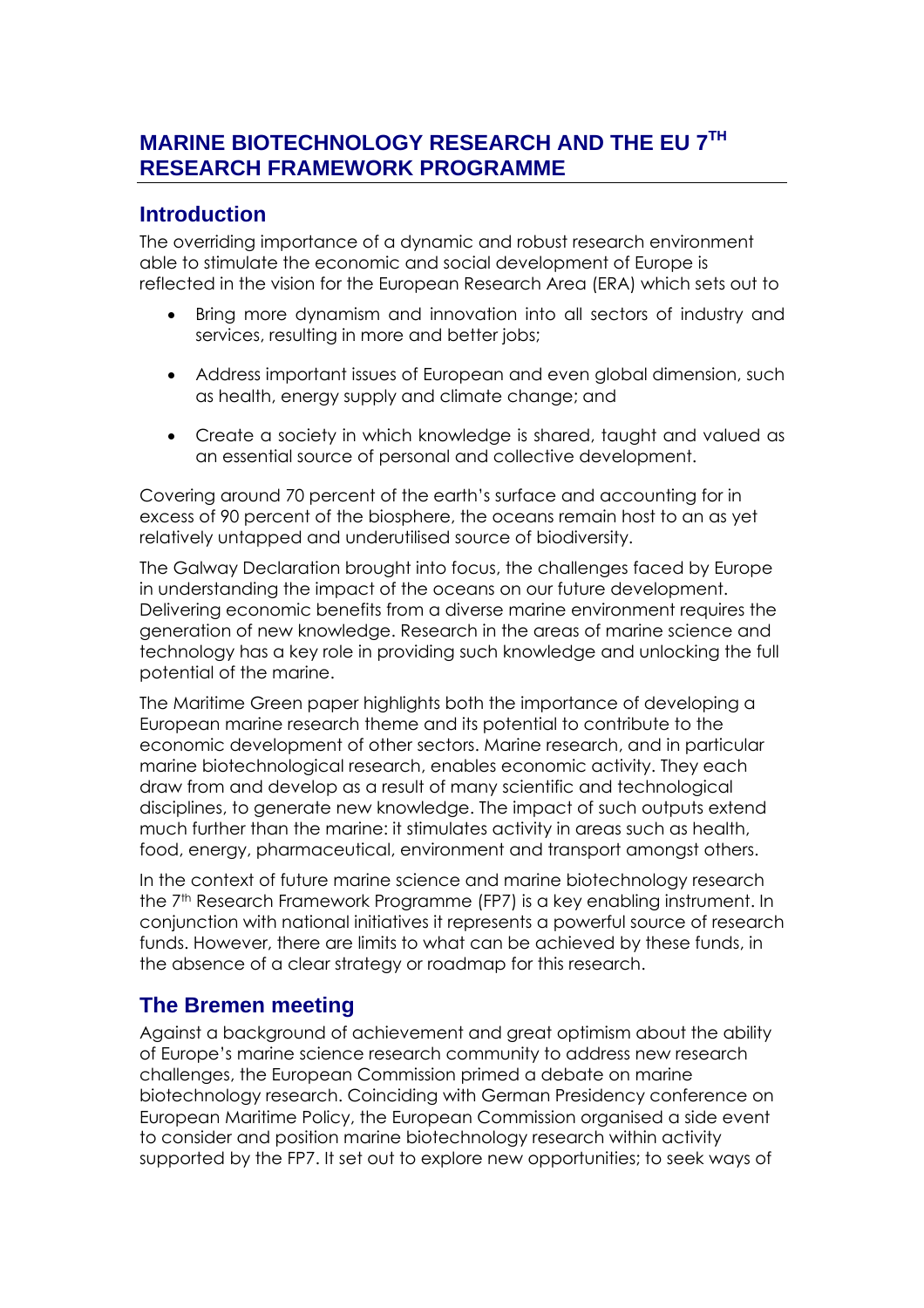reducing barriers; and to identify actions to allow the potential of marine biotechnology to be captured.

The framework questions set by the EU and considered by 40 experts drawn from across Europe's academic, industry and policy institutions and including both the private and public sectors were;

- What is the 'State of the art' of marine biotechnology research in Europe and how do we compare with the rest of the world?
- How may the future work programmes of FP7 be modified to maximise the opportunity for beneficial collaboration and sharing of resources and facilities between Member States?
- Is there scope for developing a wider Strategic Research Agenda that would be helpful to both private and public sectors throughout Europe?
- How may the potential benefits of marine biotechnology be realised and key obstacles to further developments be overcome?
- Do issues such as Intellectual Property Rights (IPR), innovation and availability of finance need special attention?

### **Policy, academic and industry viewpoints**

Invited speakers gave insights to marine biotechnology from three perspectives; policy and in particular, the policy background to marine biotechnology; from institutional and academic research performer viewpoint and finally, observations from industry about the challenges of commercialising research.

#### **Policy perspective**

Awareness regarding the potential of marine biotechnology to create and sustain new areas of economic activity is increasing. That our oceans remain largely undiscovered, the opportunity for the sustainable exploitation of marine biodiversity remains to be fully defined. Against this background, marine science and other related disciplines, have significant scope to initiate and engage in new research.

European developments in the area of marine biotechnology don't as yet match the progress achieved by other regions. The USA, Japan, China and Brazil invest heavily in marine biotechnology research. The priorities of engaging in this research and the level of funds allocated to, it remain ahead of Europe's commitment.

Support from member states and the FP7 is relevant in future marine science research and in building a European capacity in marine biotechnology. There remains, however, questions concerning a European response to international developments; on establishing scientific and economic priorities; and on reaching an agreement on how best to capture and align European research expertise with the opportunities that marine biotechnology offers.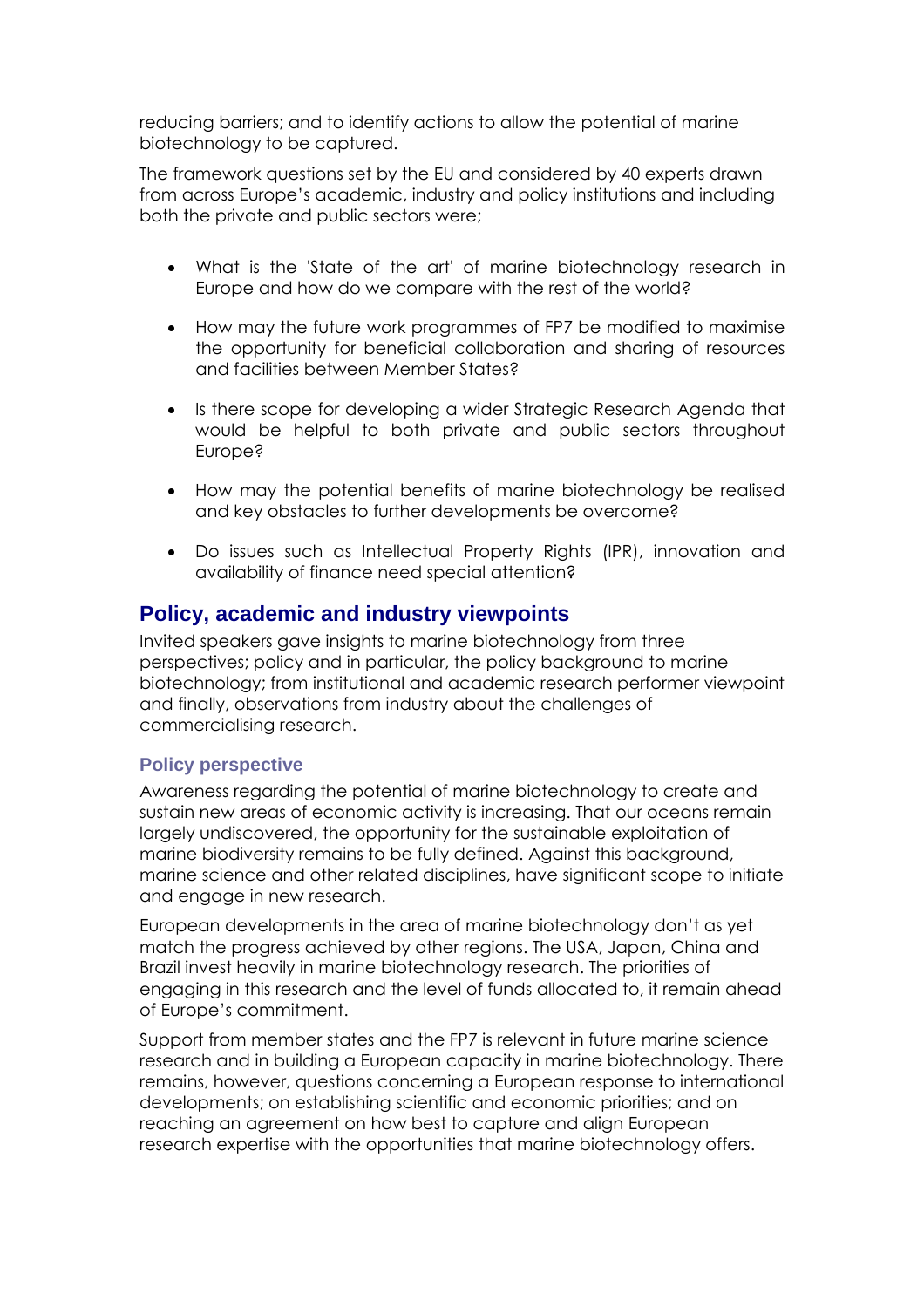#### **Academic perspective**

Marine biotechnology can unlock the potential of the marine environment's biodiversity; leading to new knowledge, improved industrial competitiveness and supporting Europe's economic growth. Fundamental to delivering such impacts is the imperative to continue to generate and build upon knowledge from all levels of marine and related areas of scientific research. In Europe, the priority for marine science research in rising. However, European marine biotechnology research capacity remains relatively underdeveloped. Though pockets of significant research capabilities exist in marine biotechnology, they remain isolated. Understandably, against this background, research effort is often fragmented.

Though little of the biosphere has been sampled, European discoveryoriented research in deep waters identified novel micro-organisms, viruses, bio molecules and bacteria. These marine materials provide components for new healthcare, environmental and industrial products. As well as new materials, marine biotechnology is also the basis of new tools and processes of relevance to many industry sectors. Marine biotechnology is a knowledge generation and conversion process: it unlocks access to biological compounds and provides novel uses for them in areas as industrial materials, energy, transport, healthcare and the environment. This type of success emphasises the importance of increasing Europe's capacity to engage in marine biotechnology research.

National governments and the EU face challenges in both the co-ordination of priorities and improving collaboration on marine biotechnology research programmes. Resolving these issues requires a strategic approach to define priority research areas; the actions necessary to unlock and develop marine biotechnology based products; and articulate the desired impact of research effort.

The vision for such a development approach exists within the  $7<sup>th</sup>$  FP, as does capacity to deliver this strategy. Europe's marine science research community is motivated and well positioned to bring about major changes in marine biotechnology research. It recognises the necessity to build marine biotechnology research on a foundation of basic scientific excellence and stresses the need to retain a commitment to invest in basic scientific research.

#### **Industry perspective**

Reflecting an active involvement in the entire knowledge generation and application process is a new breed of bio-pharm firm. Typical of such firms are those producing medicinal products based on novel molecules from natural sources. The marine features highly as a source of such molecules for these, and other firms involved in packaging, biofouling, energy and food sectors. Compared to the terrestrial environment, the marine environment is seen as far more likely to yield new natural products with bioactive properties. With this potential, the marine is a priority target for increased exploration.

Engaging in the discovery process is a capital intensive activity with many inherent risks. Basing a pharmaceutical product on a novel marine bioactive material can be a lengthy process and conversion rates low. It usually requires access to specialised ocean going research vessels, and equipment able to survey, capture and retrieve samples from great depths. The capacity to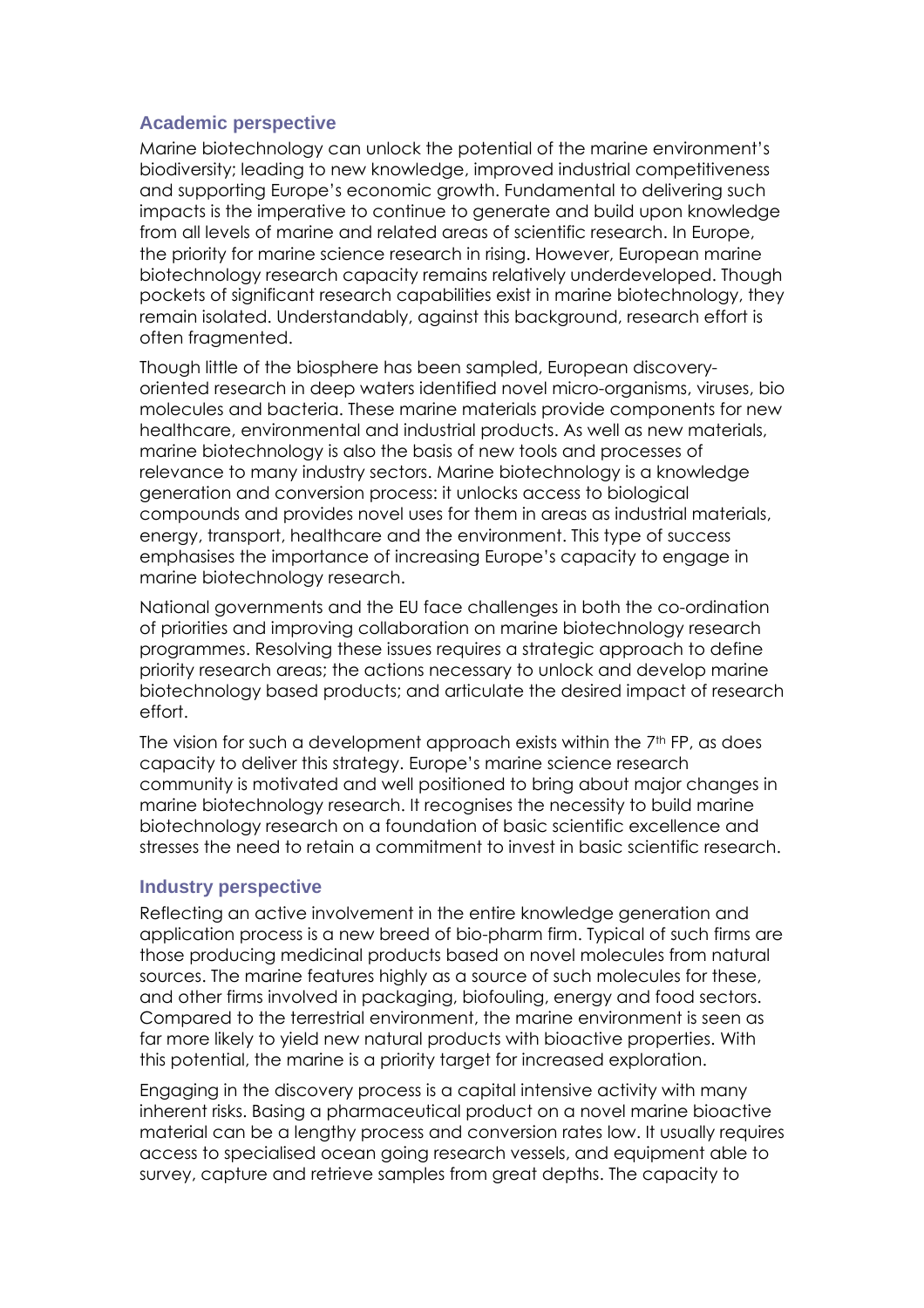manage and store data and physical samples from such voyages is essential. With such a massive biosphere to explore, industry demands include increased exploration activity; libraries of marine bioactive molecules and process that speed up the assessment and validation of bioactive potential. Institutions supported by their national governments and the EU are best placed to engage in such research.

Industry wants access to core knowledge about marine origin bioactive materials. Few firms are able to engage in exploration or develop the increasingly sophisticated process skills needed to identify and convert marine natural products to intellectual property. Adding value to marine materials – the development of new products and processes – needs access to marine biotechnology research outputs. A greater level of investment in marine biotechnology is called for by industry. This will to improve the fundamental knowledge of marine biotechnology; mobilise additional private and public sector research funds and stimulate collaborative research.

### **A synthesis of discussions on marine biotechnology**

#### **Awareness and visibility of marine biotechnology**

There is a relatively strong recognition of the potential of marine biotechnology to contribute to the broader goals of the European Research Area. However, this is largely confined to active research performers and others with deep insights to the scientific and commercial impact of exploiting marine biodiversity. Expanding and broadening the levels of awareness are crucial in maximising the potential of marine biotechnology – a clear need for a communications initiative exits.

Many examples of the tangible benefits of using outputs from marine biotechnology research in the food, health, energy and industrial materials sectors exist; an awareness promotion initiative can be built around these. These successes will highlight the potential and strengthen the overall attractiveness of marine biotechnology to businesses outside the marine sector. Such an initiative will capture the imagination of high-potential scientific research talent to engage in related research, leading to marine biotechnology being recognised as a dynamic, exciting and rewarding area of marine sciences.

Securing the commitment of governments to support dedicated marine biotechnology initiatives, including making contributions to the formation of networks of excellence, contributes to increasing levels of awareness.

To inform and influence the European scientific research agenda, and to ensure the returns from investments in marine biotechnology are maximised, a strategic approach is called for. In any strategy for European science it is essential to clearly position marine biotechnology both as a stand-alone research area, and as a cross-cutting discipline.

#### **Building on essential basic sciences**

Knowledge generation requires scientific excellence. Building marine biotechnology capabilities need excellent scientists to lead research. There is strong support to concentrate research effort towards areas of science that enable the full potential of the biodiversity of the oceans to be explored. Only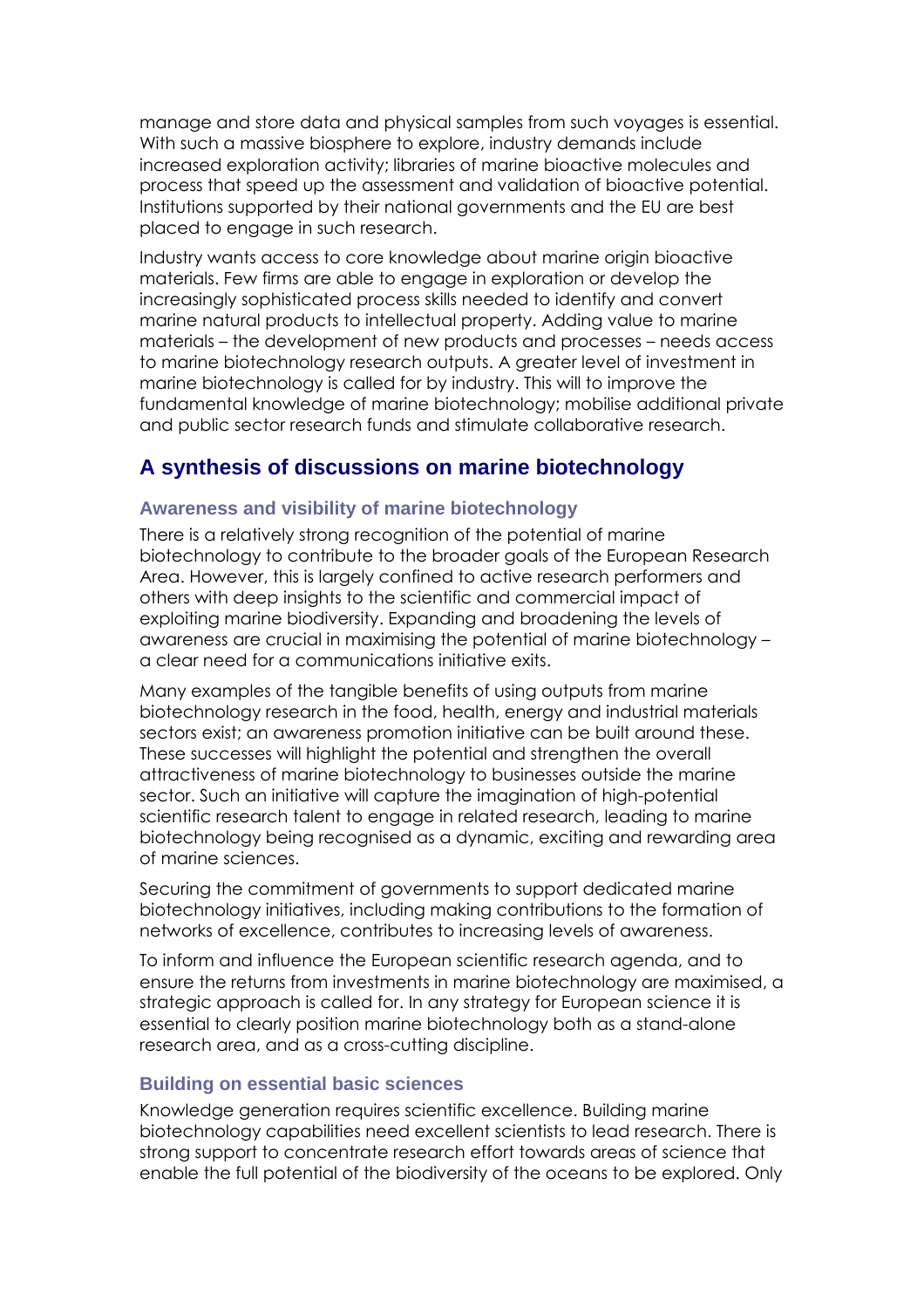a fraction of marine organisms have been described. Accelerating the discovery process requires support from, and access to, underpinning science areas of marine biology, biochemistry, molecular biology, genetics and natural products chemistry. It is research in these areas that creates new and improved tools and defines the protocols on which biological libraries can be built. New skills and processes in areas such as marine resource mining, targeted sequencing, bioinformatics, post-genomics, functional genomics, transcriptomics, proteomics, protein structures, metabolomics, and assays to assess bioactivity, are required. The capacity to use organisms as models for biological systems should be explored as a means of both capitalising upon and expanding the potential of marine biotechnology. Europe has to enhance its scientific capacity and capabilities to fully engage in marine biotechnology research.

#### **Access to and improvements in the research infrastructure**

Building new scientific capacity and capabilities in marine biotechnology requires access to a relevant research infrastructure. The costs of engaging in open and deep-sea discovery activities are high: requiring access to dedicated research vessels and underwater exploration platforms. There are also needs for rapid biological screening process to assess materials obtained from such cruises; traditional marine laboratories occupy a key role in this assessment and classification process. Europe's marine research laboratories are rich sources of knowledge about the marine environment. They need to be positioned to secure new "tools" that support the assessment of marine organisms and other marine materials to contribute beneficially to a wide array of industrial, social and economic sectors.

Developing a European independence in sequencing technology is an essential prerequisite in building a world-leading position in marine biotechnology. Tools used elsewhere, such as bioinformatics and functional genomics, have to be available for every day use by those engaged in marine biotechnology. Allied to this, is the requirement to identify and create new platform technologies to support the marine biotechnology sector. A means of fast-tracking the development of the biotechnology sector is to use existing mechanisms that encourage and deliver on the potential for greater collaboration between laboratories in Europe. ERA-Net type initiatives offer potential in helping to strengthen this collaboration.

#### **Management of Intellectual Property**

Securing intellectual property rights (IPR) is fundamental to exploiting the commercial potential of marine biotechnology. The markets for bioactive materials are expanding globally. Reflecting the potential returns from these novel products, these markets are also fiercely competitive. In light of new collaborative and multidisciplinary research, often extending across national and international boundaries, revisiting how IPR rights are secured, maintained and managed, would be welcomed. There is a desire on the part of researchers, whether institutional based or commercial, to reflect on how the IPR process can be modified to speed up the processes of invention and innovation, reduce time to market, and take account of different market and product life-cycles visible in the biotechnology area. The impact of process changes such as securing IPR on the basis of shared agreements, and being able to protect commercial prototypes before committing major funds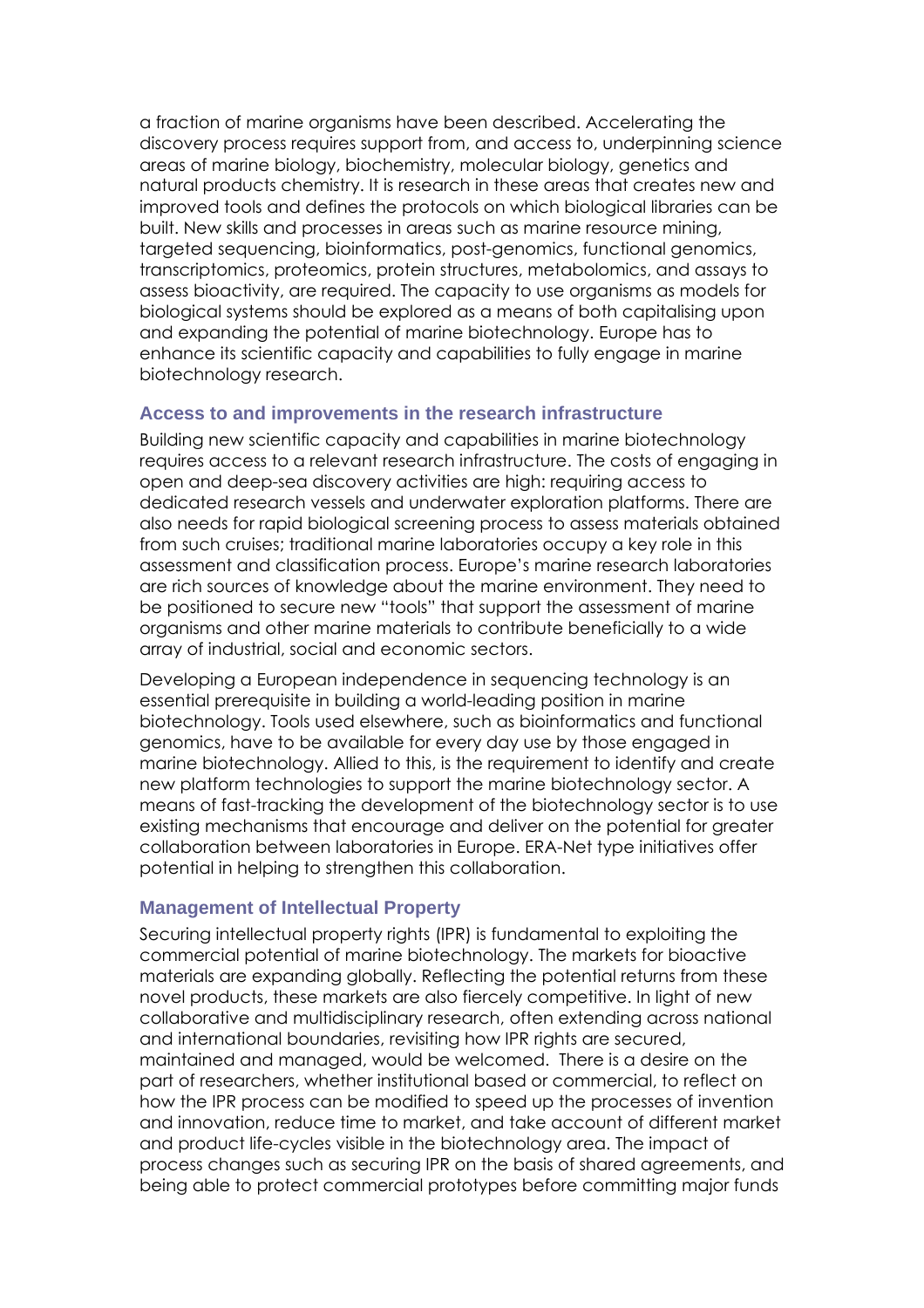to secure patents, needs evaluating. Faced with the likelihood of spending 20 years to bring a new pharmaceutical product to market, patents may not be the most cost effective way to secure protection for IP.

#### **Long-term and cross-cutting programmes to support the commercialisation process**

In addition to finding novel marine materials, new ways to use marine biotechnology to make better use of the materials that we already have are required. Finding new materials and developing new applications takes time; it is also a risky, expensive process. Creating longer-term science programmes that are able to remain flexible and responsive to market opportunities are welcomed. These approaches create the potential to integrate marine biotechnology as a cross cutting science, able to contribute to other areas of scientific research and economic activity. Such a stance supports the exploitation of research outputs from marine biotechnology and stimulates greater awareness of its broader potential. An approach that crosses scientific boundaries expands the potential to integrate scientific advances from other areas into marine biotechnology. New technologies to support the translation of marine biotechnology research to commercial products are likely to play a major role in enabling an expansion of marine biotechnology. Exploitation of the marine bioresource is justified only where it can occur in an environmentally-sustainable manner.

### **Summary points presented to the Research and Innovation Session at the German EU Presidency Conference – Towards a Future Maritime Policy for the Union: A European Vision for the oceans and seas in Bremen, Germany, 2nd – 7th May, 2007**

Five themes emerged from the discussions, and whilst they don't describe specific research activity, the meeting believed they require specific consideration by the Commission as enablers of Marine Biotechnology Research Activity.

The priority action recommended by the meeting was "*to develop a coherent strategy that identifies specific actions and desired scientific, technological and economic impacts in order to build a world ranking capability in marine biotechnology research*."

#### **Action 1 - To raise the awareness and visibility of marine biotechnology**

- Many success stories exist that illustrate the impact of marine biotechnology commerce, education and quality of life.
- Marine biotechnology research extends further than the marine environment and creates many new scientific and commercial opportunities.
- If such messages can be packaged they will stimulate fundamental and applied research in marine biotechnology and the commercialisation of research outputs.

#### **Action 2 - To continue to support excellence in basic sciences**

• Knowledge generation demands excellent science.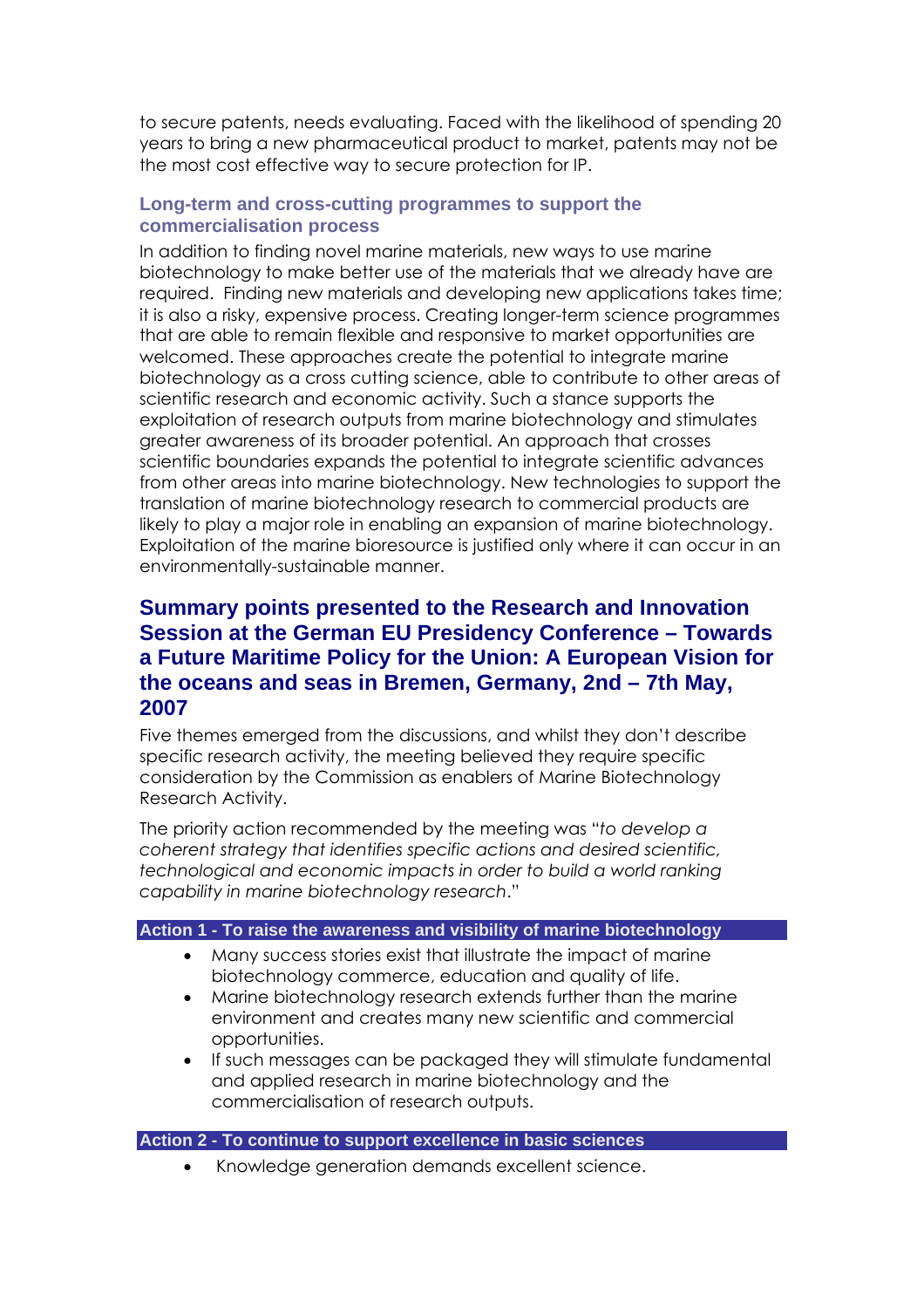- Europe's focus must be towards support for scientific excellence.
- Stimulating activity in areas such as marine biology, biochemistry, molecular biology, genetics – will build skills needed to exploit marine biotechnology.

#### **Action 3 - To provide access to and improve integrate research infrastructure**

- Whilst cost of open sea and deepwater discovery are high, traditional marine biology labs are ideally positioned to support coastal zone biotechnology research.
- New research tools are needed to support the rapid evaluation of marine materials including the application of generic tools bioinformatics, functional genomics marine biotechnology research.
- Support for the development of new platform technologies is called for.
- Shared/joint facilities would enhance collaboration in scientific research

#### **Action 4 - Streamline the management of intellectual property (IP)**

- Fundamental in exploiting the commercial potential of marine bio materials is access to relevant IP.
- IP procedures can be more supportive of multidisciplinary research across territorial borders.
- IP rights need to take account of different product life cycles in different industry sectors.
- Speed up the linked processes of invention and innovation and make them relevant to different business models.

#### **Action 5 - Establish cross cutting programmes to support commercialisation**

- Define new processes/techniques to support the identification of marine bioactive materials and commercialise them
- Establish long-term, flexible and response programmes to enable and support marine biotechnology research to deliver commercial potential.
- Develop novel research models that span scientific boundaries and provide translational technologies.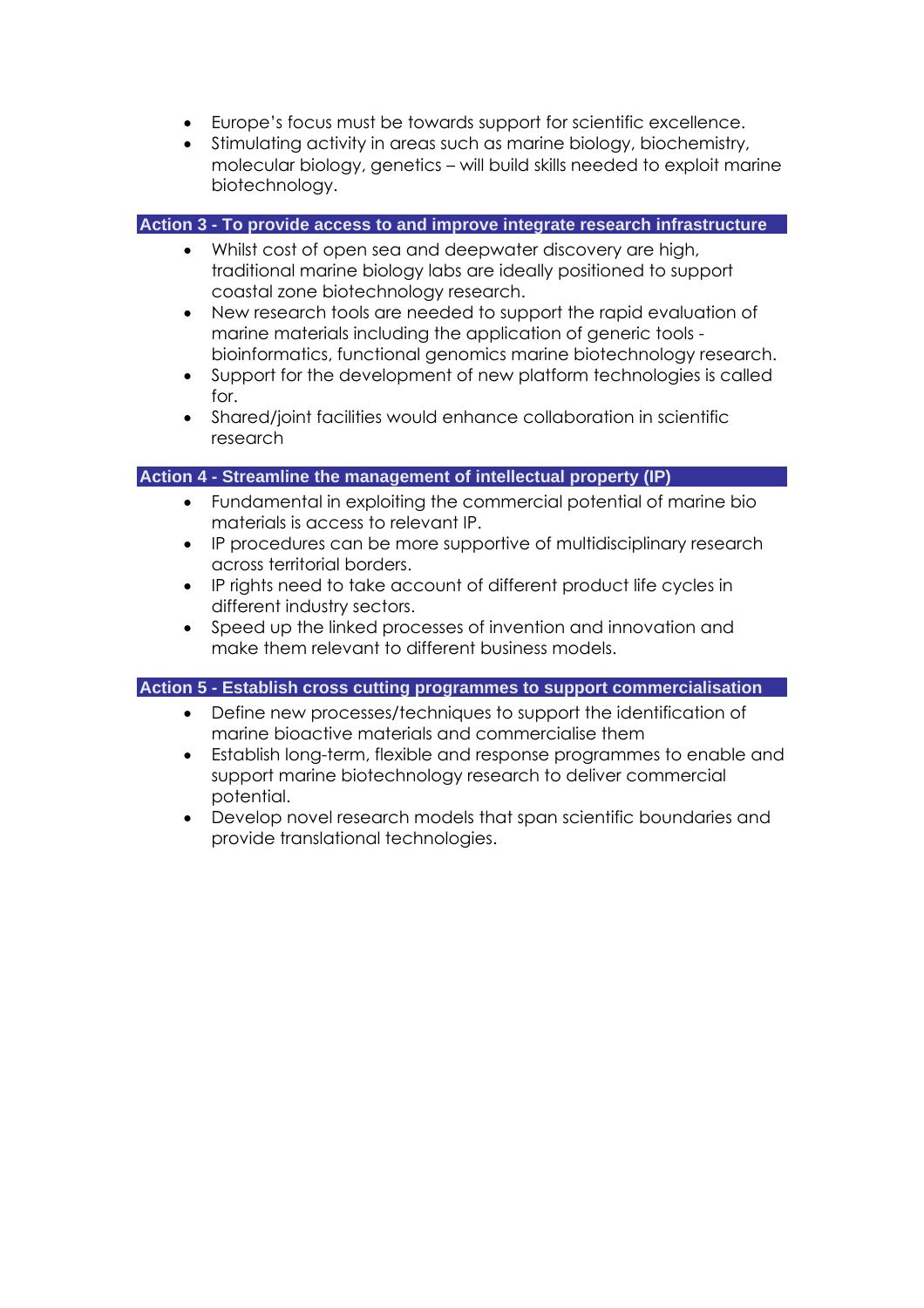## **Meeting Agenda**

- **10.30 Welcome, background and objectives of the meeting.**  *Dr Alfredo Aguilar Romanillos, European Commission.*
- **10.45 A European strategy for marine biotechnology.**  *Professor Jan A. Olafsen, University of Tromsø Norway*
- **11.15 The view from academia.**  *Professor Grant Burgess, University of Newcastle, UK*
- **11.45 The view from industry.**  *Mr Simon Munt, PharmaMar, Madrid.Spain*
- **12.15 How FP7 might help.**  *Dr Alfredo Aguilar Romanillos, European Commission.*
- **14.00 Round Table Discussion I**  *Chaired by Frank-Oliver Glöckner, MPI, Bremen.Germany*
- **17.30 An integrated European maritime policy**  *Ms Katherine Angel-Hansen, European Commission.*